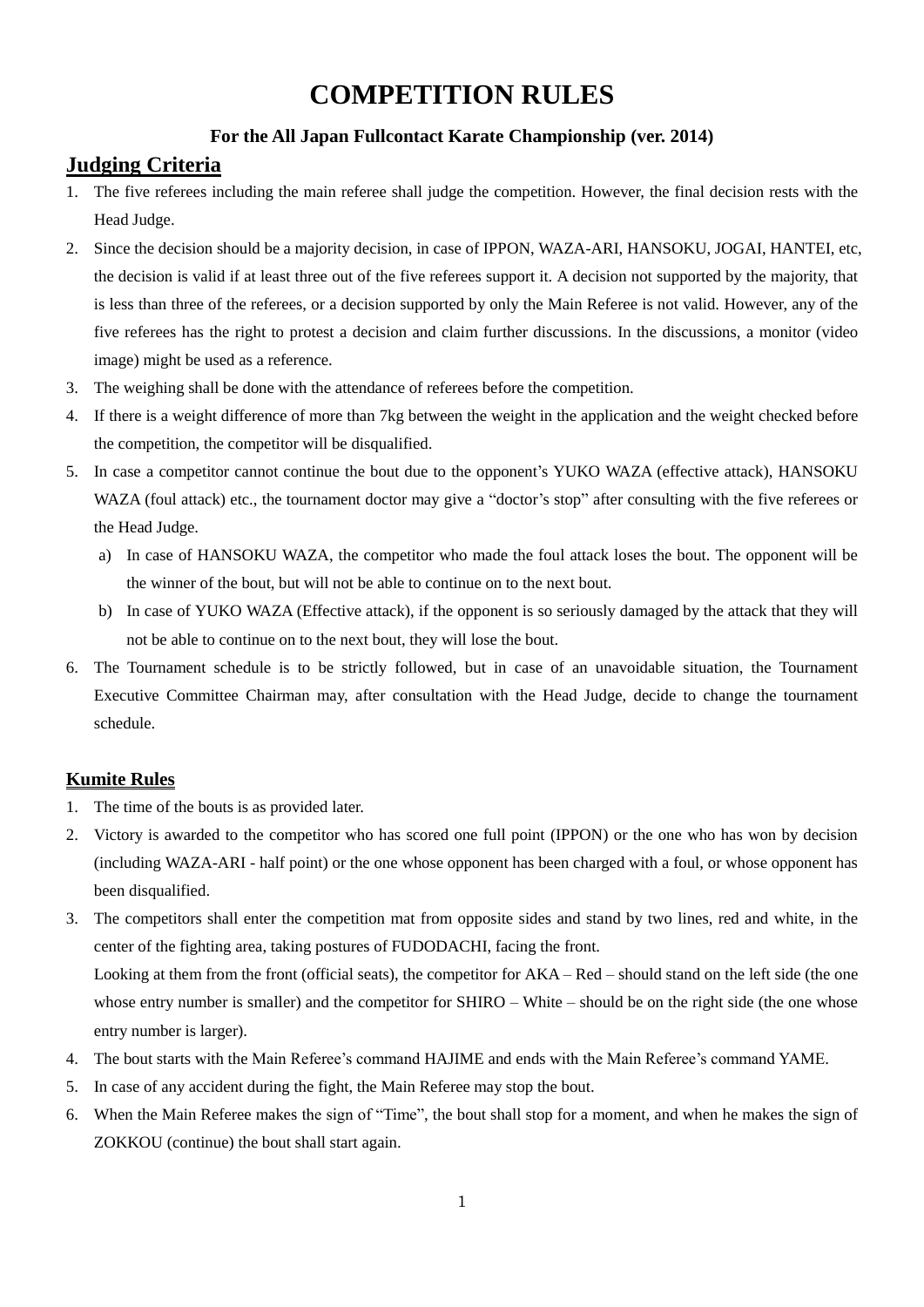# **IPPON-GACHI (full point victory)**

## **The following cases will be judged as IPPON-GACHI (full point victory).**

- a) A thrust (TSUKI), kick (KERI), elbow strike (HIJI UCHI) or any other technique, excluding actions listed as fouls, which vigorously downs the opponent for three or more seconds.
- b) If the opponent loses their will to fight for three or more seconds.
- c) When having obtained two WAZA-ARI (half-points), which results in one IPPON (full-point).

## **WAZA-ARI (half-point)**

#### **The following cases will be judged as WAZA-ARI (half-point).**

- a) When a thrust (TSUKI), kick (KERI), elbow strike (HIJI UCHI), etc., excluding actions listed as fouls, downs the opponent for less than three seconds, but eventually stands up and resumes the fight.
- b) If the opponent loses their will to fight but resumes the fight within three seconds.
- c) If the opponent has received so much damage that they lose their balance, but does not fall down.
- d) When a well-focused GEDAN TSUKI (downward punch) is followed immediately in good timing after either downing the opponent with foot sweeps (ASHI-BARAI) or dodging the opponent's DOMAWASHI-KAITEN-GERI (rolling kick).

## **Criteria of HANTEI (decision)**

- a) In case there is neither IPPON nor disqualification, the decision supported by three or more out of the five referees is valid.
- b) In case of one of the competitors having a WAZA-ARI, the WAZA-ARI will be the first priority in a decision.
- c) In case of no WAZA-ARI, the amount of damage will be the priority in a decision.
- d) In case of no damages, the amount of YUKO-DA (effective techniques, but not enough for being a WAZA-ARI), will be the criteria for decision.
- e) In case of the same amount of YUKO-DA, the referees shall give priority to the competitor with more techniques (punch, kick, etc.).
- f) In case of the same amount of techniques, the referees shall make their decision based on which competitor has the initiative (fighting spirit, moving forward, attacking first) in the bout. The more aggressive competitor shall win.
- g) For the final extension, the referees must make a decision based on the dominance of either fighter.
- h) If a CHUI (warning) has been given to either of the competitors, the referees shall follow the criteria stated in ("Judging Criteria").

#### **JOGAI (Step outside competition area)**

- a) If either of the competitors has stepped outside the area line completely with both feet, it will be judged as JOGAI.
- b) JOGAI will be concluded upon the Main Referee's YAME command.

#### **HANSOKU (Fouls)**

#### **The following actions are considered as HANSOKU (Fouls)**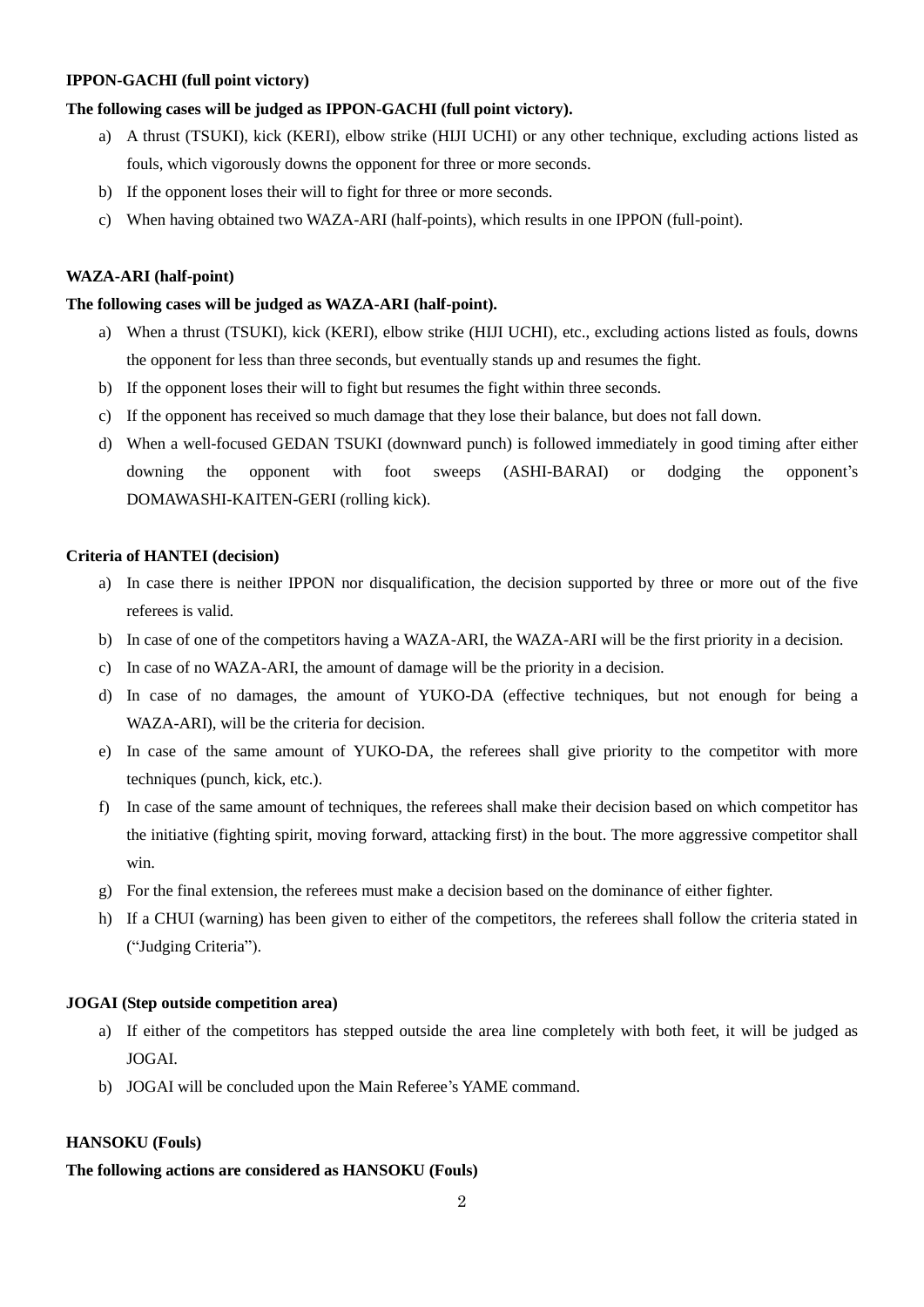- a) Attacks with techniques using hands or elbows to the opponent's face or neck. (Even a slight touch may result in HANSOKU. However, making faints to the face is allowed.)
- b) KINTEKI-GERI (groin kicks).
- c) ZU-TSUKI (head thrusts).
- d) TSUKAMI (grabbing of the opponent's dogi or hand/foot).
- e) KAKE (hooking). (To grapple or hook the opponent's neck, head, shoulders, or body)
- f) OSHI (pushing). (Pushing with open hands, closed hands, head or with the body is not allowed. It will be considered as HANSOKU even if you push with only one hand.)
- g) OSAE (holding). (to hold the opponent with the hand or arm)
- h) KAKAEKOMI (hugging and holding). (The person who puts their arms around the other one first will be given a foul.)
- i) To attack while leaning the head or body against the opponent.
- j) Attacks from the back.
- k) To attack an opponent who is already down.
- l) KAKENIGE (run-away attack). (Pretend to attack while actually running away from the opponent.)
- m) KANSETSU-GERI, throwing the opponent.
- n) Running away by repeatedly doing JOGAI. (Step outside area.)
- o) When a competitor avoids contact with the opponent for more than 10 seconds, and does not resume contact even after the ZOKKOU (continue) command.
- p) Any action that may be considered as bad attitudes towards the competition.
- q) Attacks after the YAME command.
- r) Any other actions that the referees may regard as fouls.

#### **MITOMEZU (No count)**

When IPPON (one full point), WAZA-ARI (one half point), HANSOKU (fouls), etc. is not approved of, it will be judged as MITOMEZU (No count).

# **CHUI (warning)**

- a) A foul is charged with one warning CHUI ICHI.
- b) When any action is considered as a deliberate or malicious foul, or when a severe damage has been caused by a foul, a CHUI NI (two warnings) may be given at the first time.
- c) CHUI YON (fourth penalty) results in SHIKKAKU (disqualification).

## **SHIKKAKU (Disqualification)**

## **The following cases result in SHIKKAKU;**

- a) Failing to obey the referee's instructions during the bout.
- b) Being late for a bout.
- c) Facing each other for more than one minute without engaging in fight. This shall be regarded as a lack of will to fight and both competitors shall be disqualified.
- d) Any actions considered as sheer violence, seriously deliberate fouls or deliberate bad attitude towards the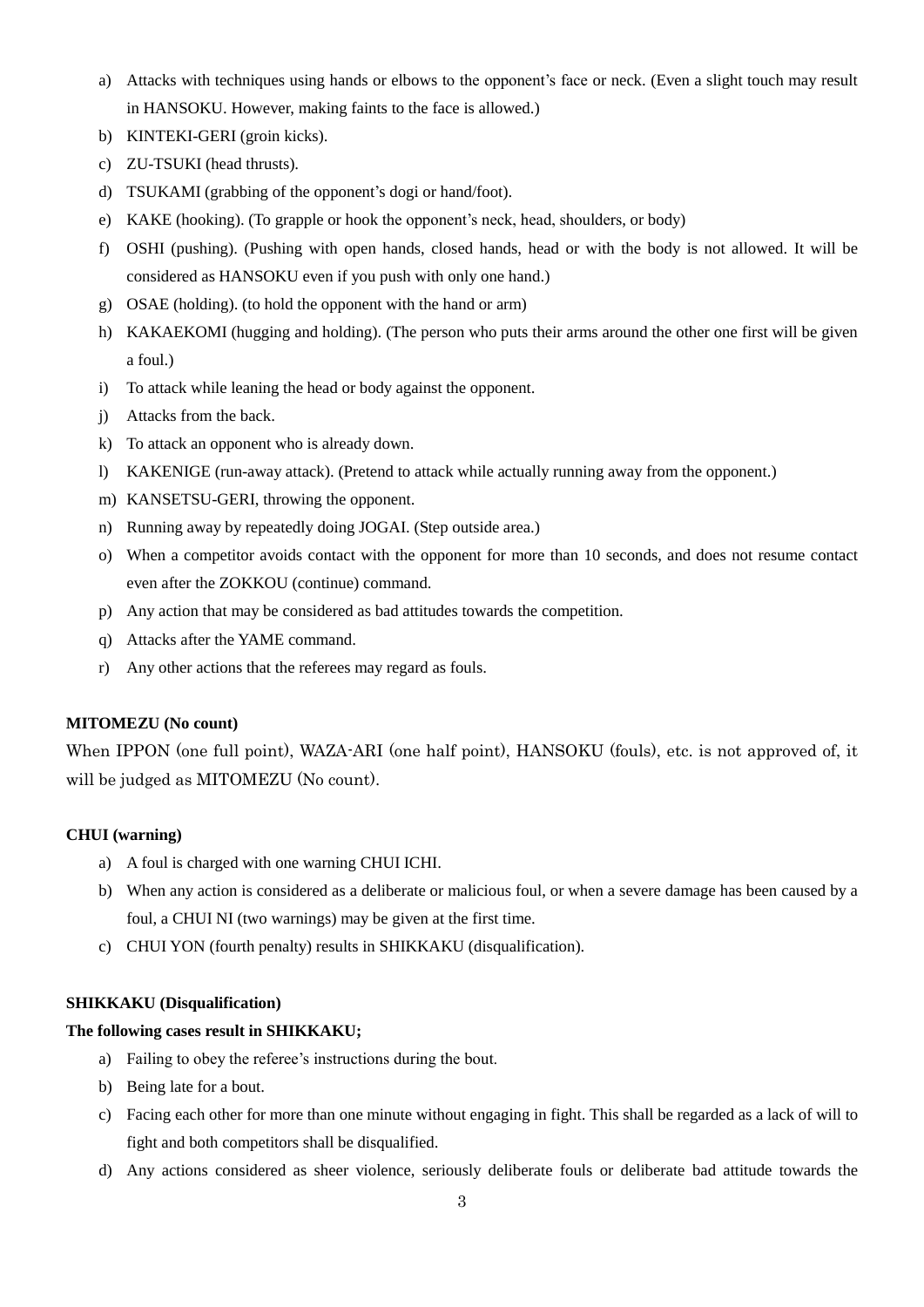competition.

- e) When the competitor vomits during the bout (after the HAJIME command, and before the HANTEI).
- f) When there is a weight difference of more than 7kg between the weight in the application and the weight checked before the competition.
- g) In case of CHUI YON.

#### **Giving up Competition**

Anyone who fails to take part in the bout as scheduled without any good reason shall be fined no more than 150,000 Japanese Yen. However, the following circumstances are exceptions;

- a) When the Tournament Doctor has, after medical examination, made the decision that the competitor cannot continue the bout.
- b) If any unforeseen misfortune to anyone closely related to the competitor (such as family members, etc.) happens immediately before or during the bout, permission to leave the competition area will be given after consultation between the Head Judge and Chairman of the Tournament Executive Committee.

# **Standard Actions of Referees**

#### **Requests to Referees**

- 1. The most important thing for the referees is to respect the life of the competitors and give it the highest priority during the bout. In case of any accident during the bout, the referee shall have the capacity to stay calm, and to see clearly the situation in order to take quick and appropriate actions.
- 2. The referees must not be biased in judging, and must have the capacity to make fair judgments.
- 3. The referees must give signs and actions clearly and promptly.

# **KUMITE (fighting)**

#### *Opening of Bout*

- 1. Both competitors will be called to enter the competition mat by the tournament assistant.
- 2. The Main Referee shall stand in the center between both competitors, and give the commands SHOMEN NI REI (Bow to front), SHUSHIN NI REI (Bow to Main Referee), OTAGAI NI REI (Bow to each other), and then the bout will start with his commands KAMAETE (Take fighting position) and HAJIME (Start).

#### *During the Bout*

- 1. The corner referees shall show IPPON, WAZA-ARI, HANSOKU and JOGAI by blowing the whistle and showing their judgment with flags. The Main Referee shall give the command YAME (stop) and instruct both competitors to go back to their initial positions, and show the judgement result both verbally and physically.
- 2. The signals to be given by the corner referees both by whistles and flags, and the judgments and actions to be given by the Main Referee are as follows:

#### **a) IPPON**

Corner Referee – Shall raise diagonally upwards the flag with the color corresponding to the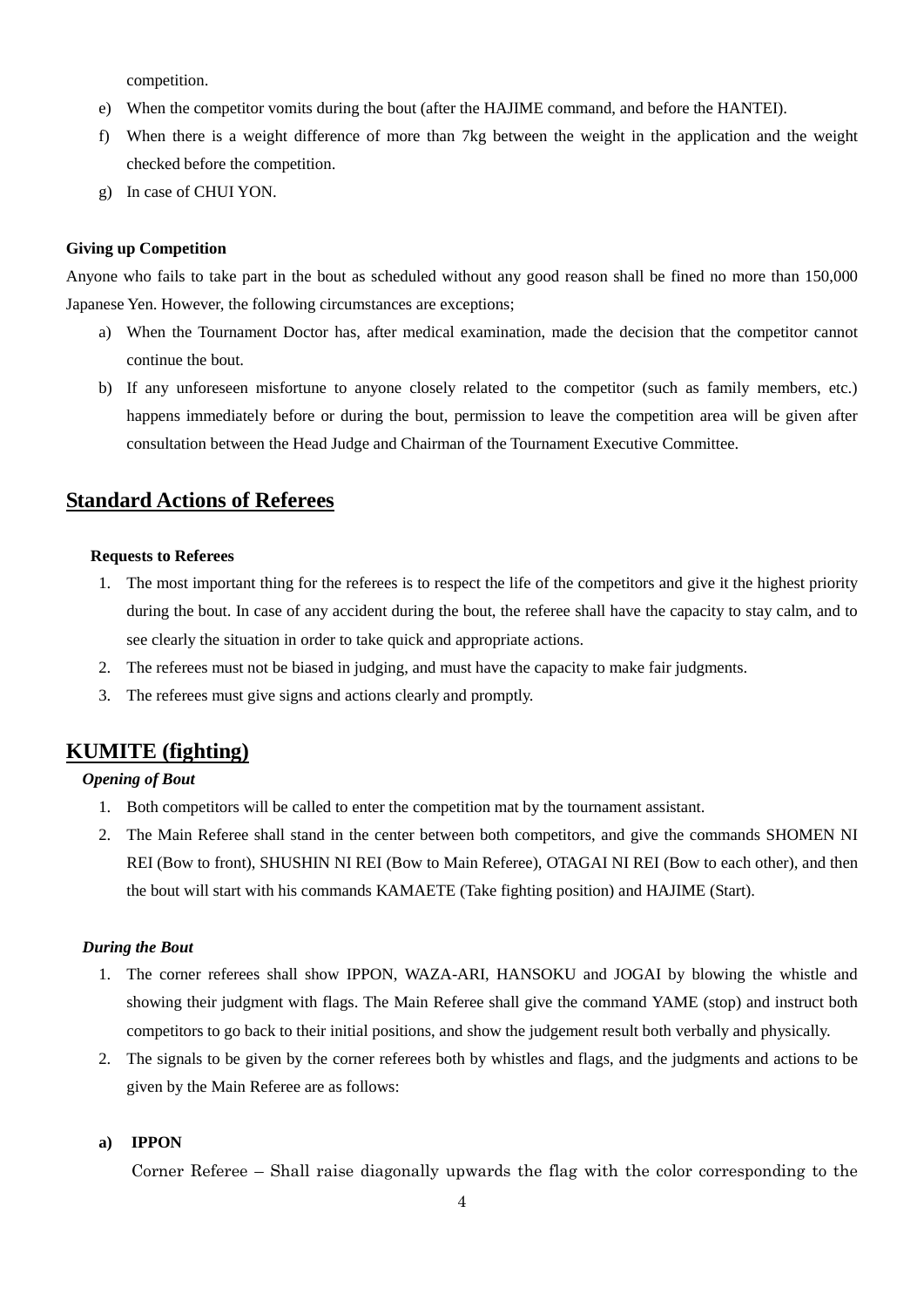competitor who got the IPPON and at the same time blow a single long and loud blast on the whistle.

Main Referee – Shall stop the bout by the command YAME, state the color of the raised flags and count them, including himself in the count, state the technique that resulted in IPPON, and raise upwards his arm of the winner's side and declare IPPON.

#### **b) WAZA-ARI**

- Corner Referee Shall raise horizontally the flag of the competitor who took the WAZA-ARI, giving a single loud and strong blast on the whistle.
- Main Referee– Shall stop the bout by the command YAME, state the color of the raised flags and count them, including himself in the count, state the technique that resulted in WAZA-ARI, and raise horizontally his arm of the competitor's side and declare WAZA-ARI.

#### **c) From WAZA-ARI to IPPON**

If the competitor does not stand up within three seconds or does not regain their will to fight within three seconds;

- Corner Referee Shall change the flag position from WAZA-ARI to IPPON, and at the same time blow a single long and loud blast on the whistle.
- Main Referee Shall state IPPON if the majority of the referees, including himself (three or more) has made such a judgment. If less than three referees give IPPON, the judgment will remain WAZA-ARI.

#### **d) HANSOKU**

- Corner Referee Shall wave diagonally downwards the flag with the color corresponding to the competitor who made a foul, and at the same time blow several short, loud blasts on the whistle.
- Main Referee In case of a foul being a CHUI, he shall stop the bout by giving the command YAME, state the color of the waved flags, count the number of flags including himself, and then he shall state the action that resulted in HANSOKU, pointing with his forefinger at the competitor who got the CHUI and declare CHUI ICHI. The same action shall be taken in case of CHUI NI.

(In case of directly giving CHUI NI or SHIKKAKU at one foul, the Main Referee must consult with the Corner Referees first.)

#### **e) TSUKAMI-AI, KAKAEKOMI-AI (grappling and clinching each other at the same time)**

Corner Referee – Shall wave both flags diagonally downwards, and at the same time blow several short, loud blasts on the whistle.

Main Referee – Shall stop the bout by giving the command YAME, separate both competitors, and in the same manner as the HANSOKU article, give both competitors CHUI ICHI.

#### **f) JOGAI (out of bounds)**

Corner Referee – Tapping the floor several times with the flag of the side of the competitor who got JOGAI, he shall blow several short, loud blasts on the whistle.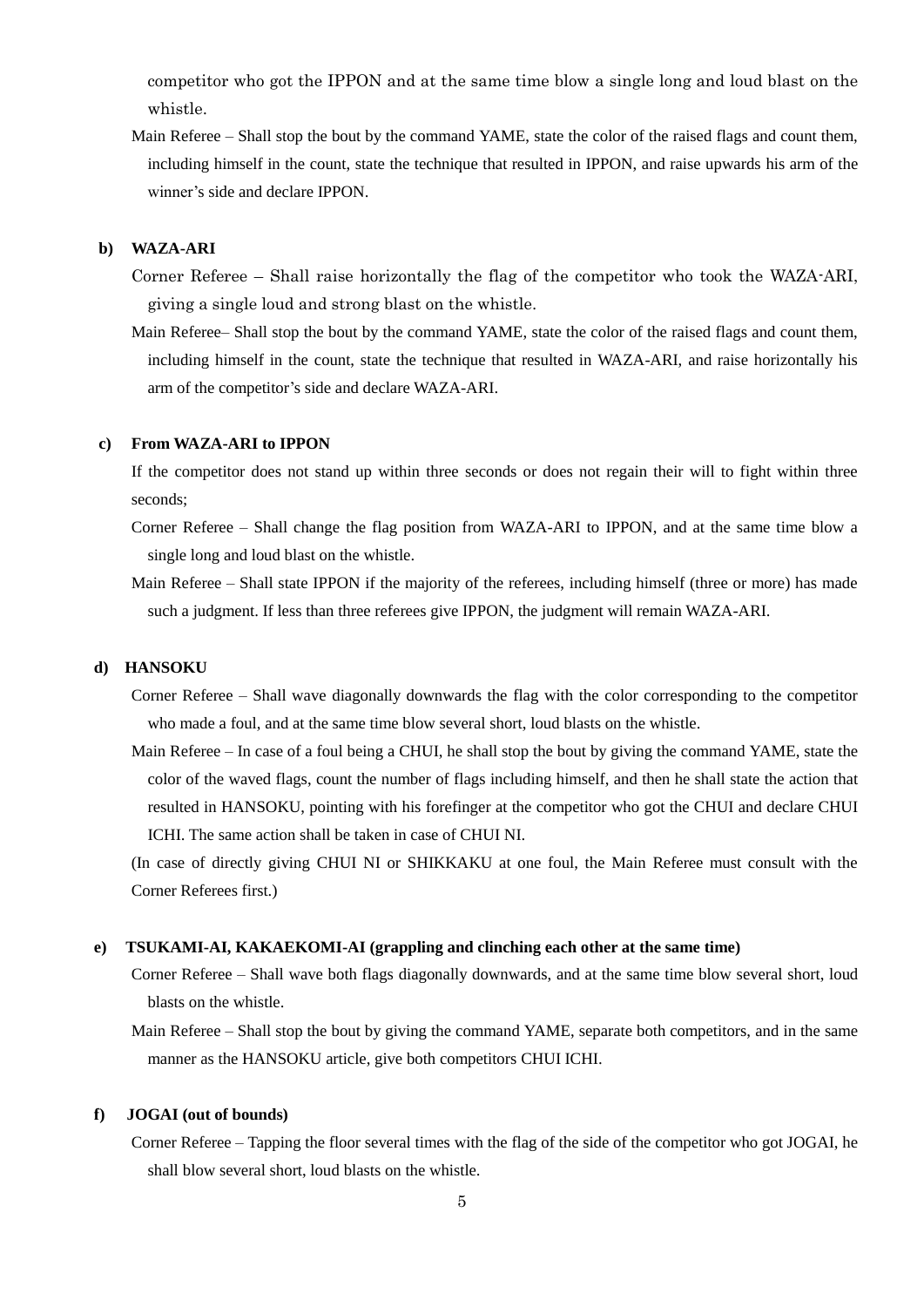Main Referee – He shall immediately give the command YAME and call JOGAI, and then bring back the competitors to the center of the fighting area, start the bout again with the command ZOKKOU.

#### **g) FUMEI (unclear)**

Corner Referee – Shall cross two flags, and blow a single short loud blast on the whistle. Main Referee – Shall let the bout go on without any interruption.

#### **h) MITOMEZU (no count)**

Corner Referee – Shall cross the two flags and wave them back and forth and blow a single long and loud blast on the whistle.

Main Referee – Depending on the situation, he may declare MITOMEZU.

#### **i) HANTEI-GACHI (victory by decision)**

Corner Referee – Shall raise diagonally upwards the flag with the color corresponding to the competitor who is considered to be the winner, and at the same time blow a single loud blast on the whistle.

Main Referee – Shall ask the corner referees for their decision by stating HANTEI O TORIMASU (take decision), HANTEI (decision), declare the color of the flag of the winner, count the number of flags including himself, raise his arm diagonally upwards and declare the color of the flag of the winner.

(The numbers of flags for a draw and for the opponent shall also be counted, even though the number is not enough for a majority decision.)

#### **j) HIKI-WAKE (draw)**

Corner Referee – Shall cross the flags in front of his knees, and at the same time blow a single loud blast on the whistle.

Main Referee – Shall count the number of flags indicating a draw and cross diagonally downwards his arms in front of himself, and declare HIKI-WAKE. (The number of raised flags shall also be counted, even though they are not enough for a majority decision.)

#### **k) SHIKKAKU (disqualified)**

Corner Referee – Especially for seriously vicious fouls, the corner referee shall request the Main Referee for consultation.

Main Referee – Shall raise diagonally upwards his arm on the side of the competitor who has been disqualified, and then point with his finger in the direction outside the competition mat and declare SHIKKAKU.

3. In case the dogi of the competitor comes into disorder during the bout, the Main Referee may stop the bout, bring back the competitors to their original positions, and adjust the dogi of the competitor or have them adjust it on their own.

#### *End of Bout*

1. In case of IPPON or SHIKKAKU;

The Main Referee shall stop the bout and make both competitors face to the front and declare IPPON or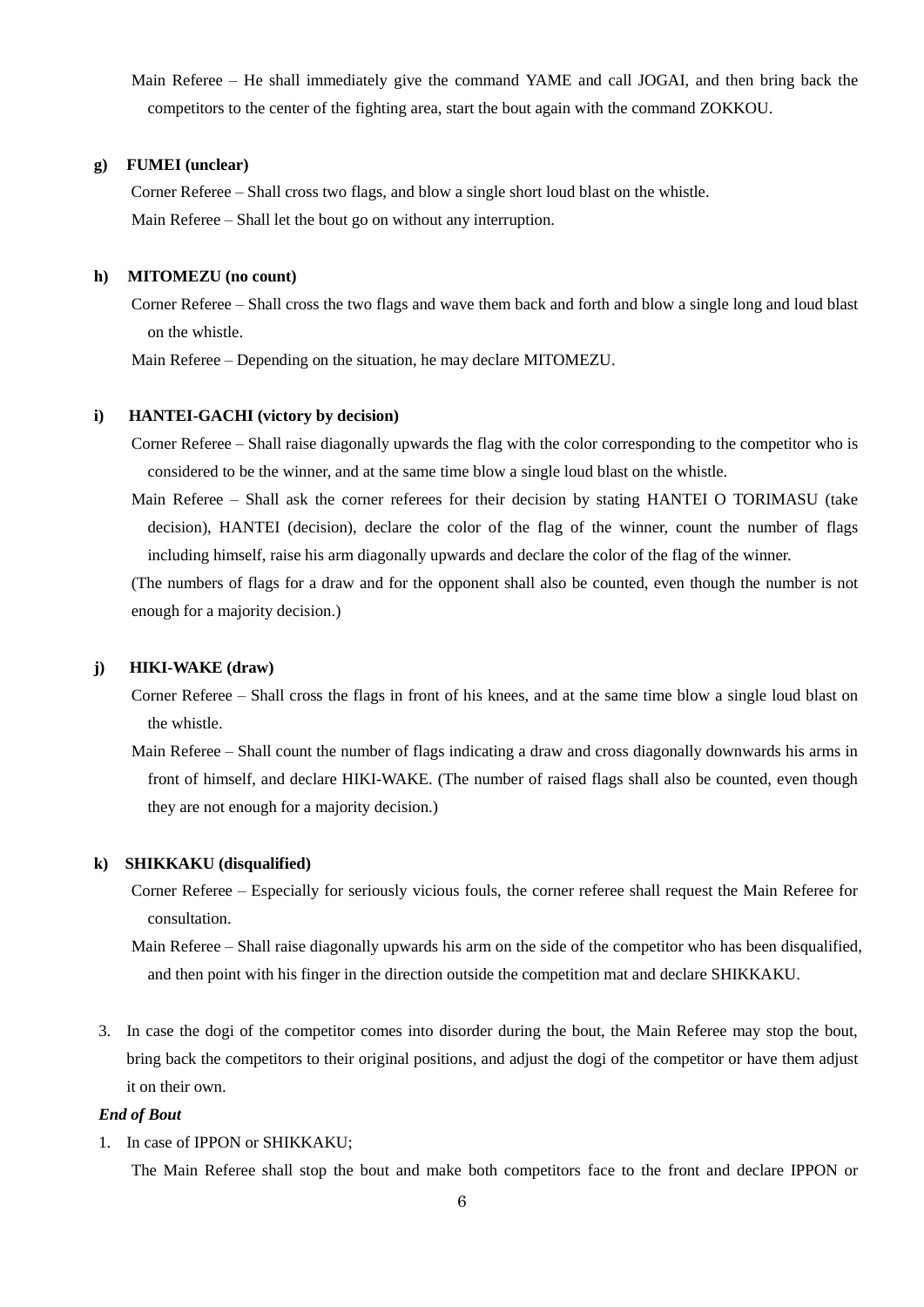SHIKKAKU, and give commands SHOMEN NI REI (Bow to the front), SHUSHIN NI REI (Bow to Main Referee), and OTAGAI NI REI (Bow towards each other). Then he shall instruct the competitors to leave the competition mat.

2. In case of no IPPON nor SHIKKAKU;

The Corner Referee shall, at the same time as the signal for ending the bout, blow a single long, loud blast on the whistle.

- Main Referee Shall give the command YAME and stop the bout immediately, get the competitors back to their original positions, and make them face the front, and request the Corner Referees for their decision by stating HANTEI O TORIMASU, HANTEI.
- Corner Referee When asked by the Main Referee for HANTEI, he shall raise diagonally upwards the flag on the side of the considered winner and at the same time blow his whistle strongly once. In case the bout being a draw, he shall cross the two flags in front of his knees and at the same time blow a single short, sharp blast on the whistle.
- Main Referee Shall raise the hand of the side he believes to be the winner simultaneously with the Corner Referees, count the number of raised flags including himself, and raise his arm diagonally upwards, declaring the winner if the number of flags of the same color gets the majority. (The numbers of flags for a draw and for the opponent shall also be counted.)

Example (1): "AKA (red) ICHI (1), NI (2) SAN (3), SHI (4) GO (5)" "AKA (red)"

 Example (2): "HIKIWAKE (draw) ICHI (1), NI (2), "AKA (red) ICHI (1), NI (2) SAN (3)" "AKA (red)" In case of a draw, the Main Referee shall count the numbers for a draw, crossing his arms diagonally downwards in his front and declare HIKIWAKE (draw). And he shall proceed to an Extension.

Example: "AKA (red) ICHI (1)", "HIKIWAKE (draw) ICHI (1), NI (2), SAN (3) and SHI (4)" "HIKIWAKE (draw)"

3. The Main Referee shall declare the winner, and give the commands SHOMEN NI REI, SHUSHIN NI REI, OTAGAI NI REI and instruct the competitors to leave the competition mat.

# **JUDGING CRITERIA**

Down below is a description of the relation between CHUI (warning) and WAZA-ARI (half-point), which of those two shall be the decisive part in different situations.

#### **1. Judging Criteria (Chart)**



\* disqualification due to foul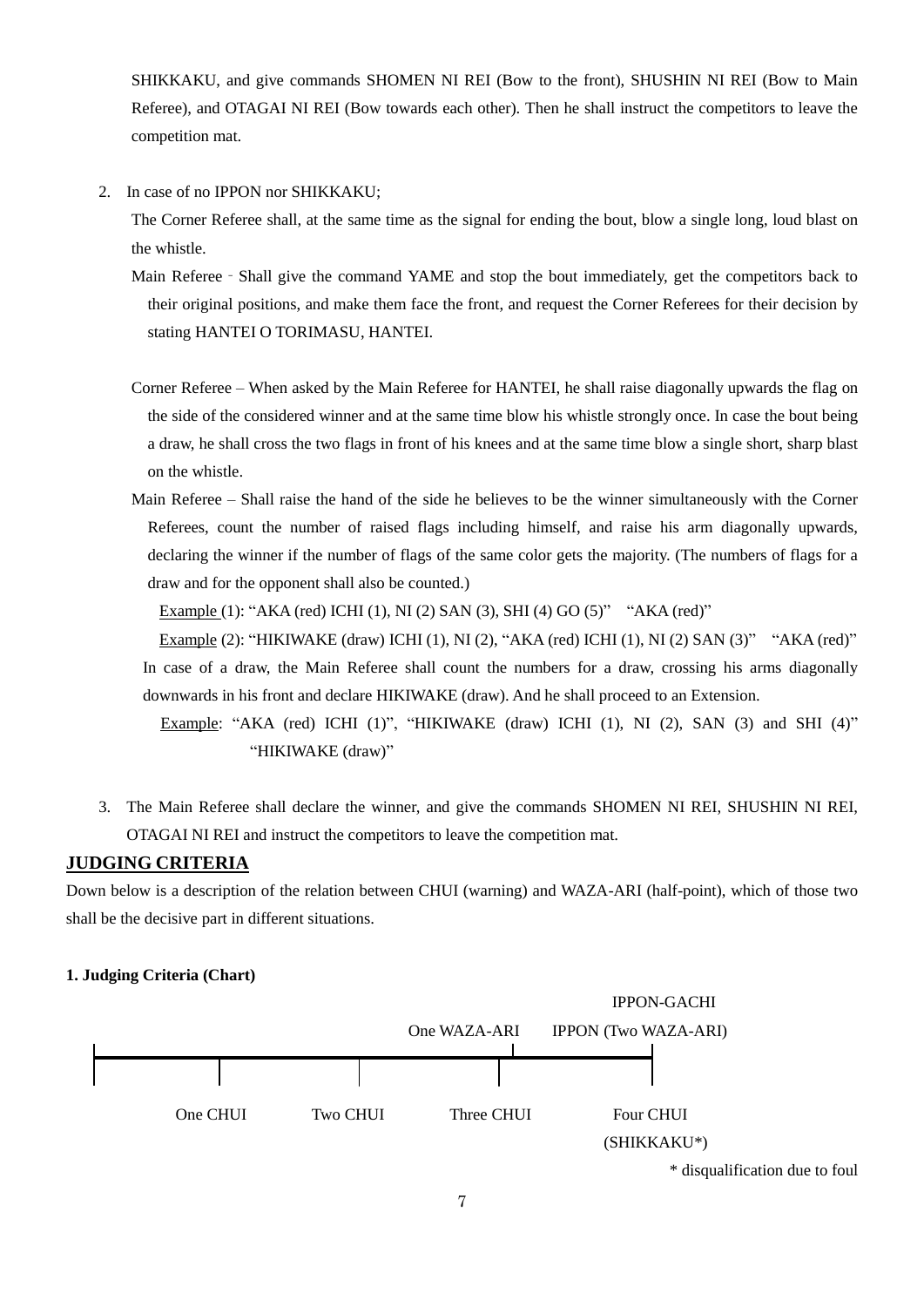#### **2. Judging Criteria (Description)**

# ① **WAZA-ARI and IPPON**

0 < One WAZA-ARI < IPPON (Two WAZA-ARI)

#### ② **In case there is no CHUI nor WAZA-ARI, and the bout is close**

- a) Damages shall be given the first priority in judging the winner.
- b) In case of no damage seen in the both competitors, the first priority to judging shall be given to the number of YUKO-DA (effective techniques).
- c) In case the number of YUKO-DA is the same, priority should be given to the number of techniques (punches and kicks, etc).
- d) In case there is no difference in numbers of techniques between the two competitors, the one who shows more initiative (fighting spirit, moving forward, attacking first) will win the bout.
- e) For the final extension, the referees must make a decision based on the dominance of either fighter.

IPPON > WAZA-ARI > Damage > YUKO-DA > Number of Techniques > Initiative (fighting spirit, moving forward, attacking first)

③ **In case of one competitor having one CHUI more than the other, this does not influence the decision much. The decision shall be made mainly on the contents of the fight. However, in case of a final extension, if there is no difference in the fighting between the two competitors, the one with one CHUI will lose the bout.**

 $\langle \hspace{.1cm} \langle \hspace{.1cm} \rangle \hspace{.1cm} \rangle$  , where  $\langle \hspace{.1cm} \rangle$  $0 = \text{One CHUI} = \text{Two CHUI} = \text{Three CHUI} > \text{Four CHUI}$  $>$   $>$   $>$   $>$   $>$   $>$ 

④ **In case of a difference of two CHUI, the one who has got two more CHUI will lose. However, if he is obviously leading his opponent (on a scale of 8:2 or more), it is possible to make a draw.**

0  $\geq$  Two CHUI One CHUI  $\geq$  Three CHUI

⑤ **In case of a difference of three CHUI, the one who has got three more CHUI will lose, no matter how much he is leading the fight.**

 $0 \rightarrow$  Three CHUI

⑥ **When one competitor has both WAZA-ARI and CHUI, the WAZA-ARI is prioritized and that competitor will win. However, depending on the number of CHUI and content, it may be judged like down below**: